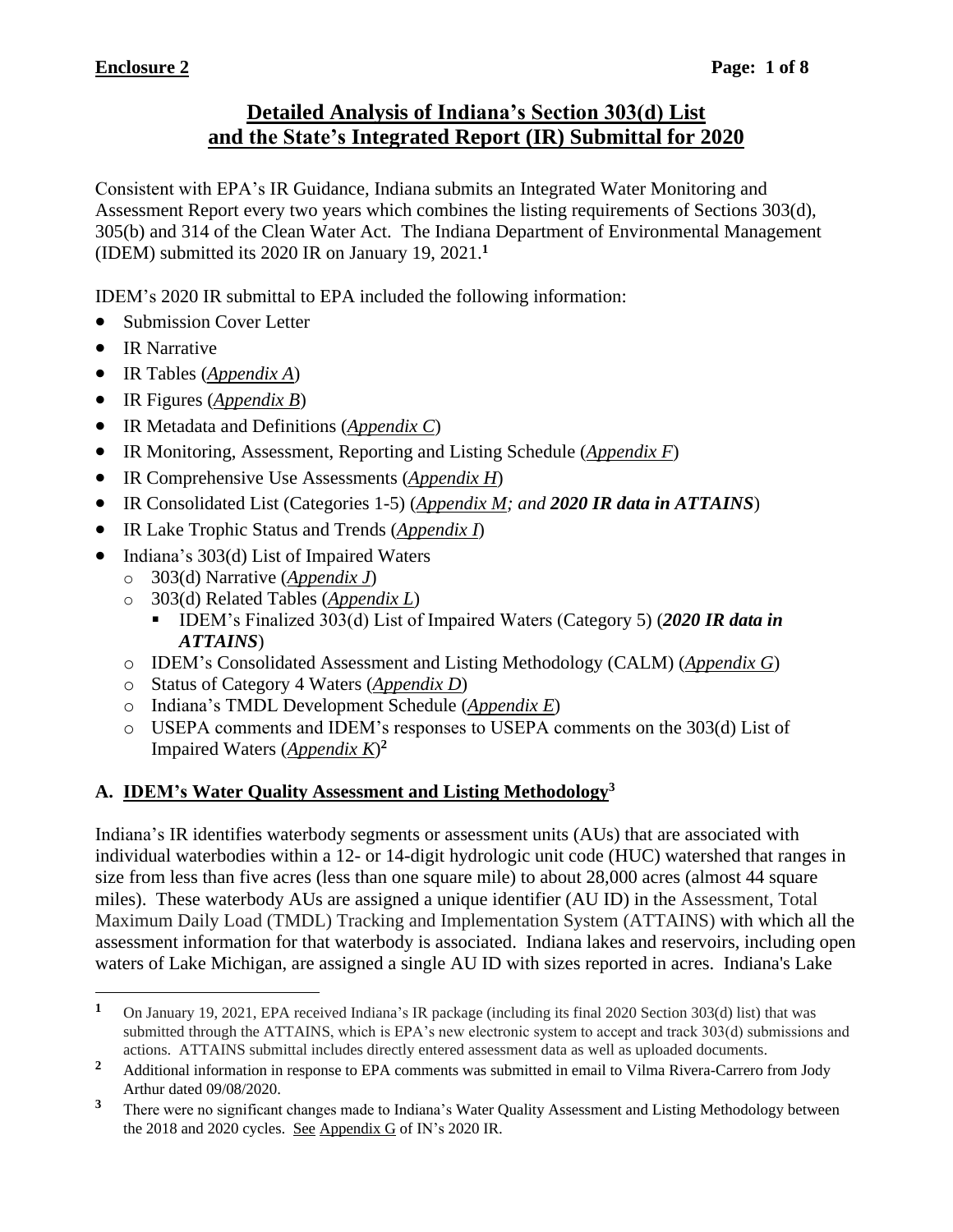Michigan shoreline is divided and assigned AU IDs in accordance with the 8-digit HUC in which they are located and are reported in miles. Rivers and streams are assigned AU IDs in accordance with the 12- or 14-digit HUC in which they are located and are reported in miles. For large rivers with more than 1,000 square miles of drainage area, the AU IDs for mainstem non-wadeable reaches within their 12- or 14-digit HUCs are distinguished from those smaller, wadeable streams so that issues such as sampling techniques, which might bias results, can be considered within a class of streams. With regard to Indiana's flowing waters, AU sizes vary widely, and a single segment may or may not represent the entire river or stream with which it is associated.

In order to assess the quality of Indiana's waters, IDEM developed a surface water quality monitoring strategy which calls for monitoring each of Indiana's major water management 9 basins on a 9-year rotating basis**<sup>4</sup>** using the state's data-collection sampling programs (Watershed Monitoring, Fixed Station Monitoring, *E. coli* Monitoring, Fish Community Monitoring, Fish Tissue Monitoring, Macroinvertebrate Community Monitoring, Special Projects, and Clean Lakes). The water quality assessment process is applied to each data-collection sampling program. The individual assessments are then integrated into a comprehensive assessment for each waterbody AU by use designation: aquatic life support, fish consumption, drinking water supply, and recreational use.

Water quality assessments are done by evaluating and coordinating data from site specific chemical (water, sediment and fish tissue), physical (habitat, flow data), and biological (fish community, macroinvertebrates, and *E. coli*) monitoring of Indiana's rivers, streams, and lakes. Chemical data for toxicants (metals**<sup>5</sup>** , polynuclear aromatic hydrocarbons (PAHs), pesticides, ammonia, and free cyanide), conventional water chemistry parameters (dissolved oxygen, pH, temperature, and anions), and bacteria (*E. coli*) were evaluated for compliance with Indiana's Water Quality Standards, 327 IAC Article 2. **6**

Lake assessments pursuant to Section 314 of the CWA were based on the Carlson's Trophic State Index.<sup>7</sup> Declining or extirpated Cisco populations and the presence of exotic and potentially toxic blue-green algae species were also considered when evaluating lake water quality for aquatic life use. For drinking water reservoirs, taste and odor were also considered as potential indicators of water quality problems.

## **B. IDEM's Removal of Waterbody AUs and Impairments from the 303(d) List**

States must provide support for the decision to no longer list waters.<sup>8</sup> To facilitate EPA's review, States should highlight those segment/pollutant combinations that have been removed from their previous 303(d) lists and provide detailed rationales for each delisting. Upon request from EPA, States must demonstrate "good cause" for not including waters on the list.**<sup>9</sup>** Good cause includes but

**<sup>4</sup>** See Figure 6 in Appendix B, and Figure 1 in Appendix G of the 2020 Indiana IR.<br>With regards to IDEM's WO assessments for metal toxicants. EPA is taking a par-

With regards to IDEM's WO assessments for metal toxicants, EPA is taking a partial disapproval action with respect to certain metals causes of impairment on Indiana's 2020 Section 303(d) lists. Refer to Sections III.D. ii and iii of Enclosure 1 for additional details.

 $\frac{6}{7}$  See Tables  $2 - 14$ , and Pages G-7 to G-48 in Appendix G of 2020 IR.

**<sup>7</sup>** See Table 14 in Appendix G of 2020 IR.

**<sup>8</sup>** See 40 C.F.R. § 130.7(b)(6); and Guidance for 2006 Assessment, Listing and Reporting Requirements Pursuant to Sections 303(d), 305(b) and 314 of the Clean Water Act (EPA, July 29, 2005).

**<sup>9</sup>** See 40 C.F.R. § 130.7(b)(6)(iv)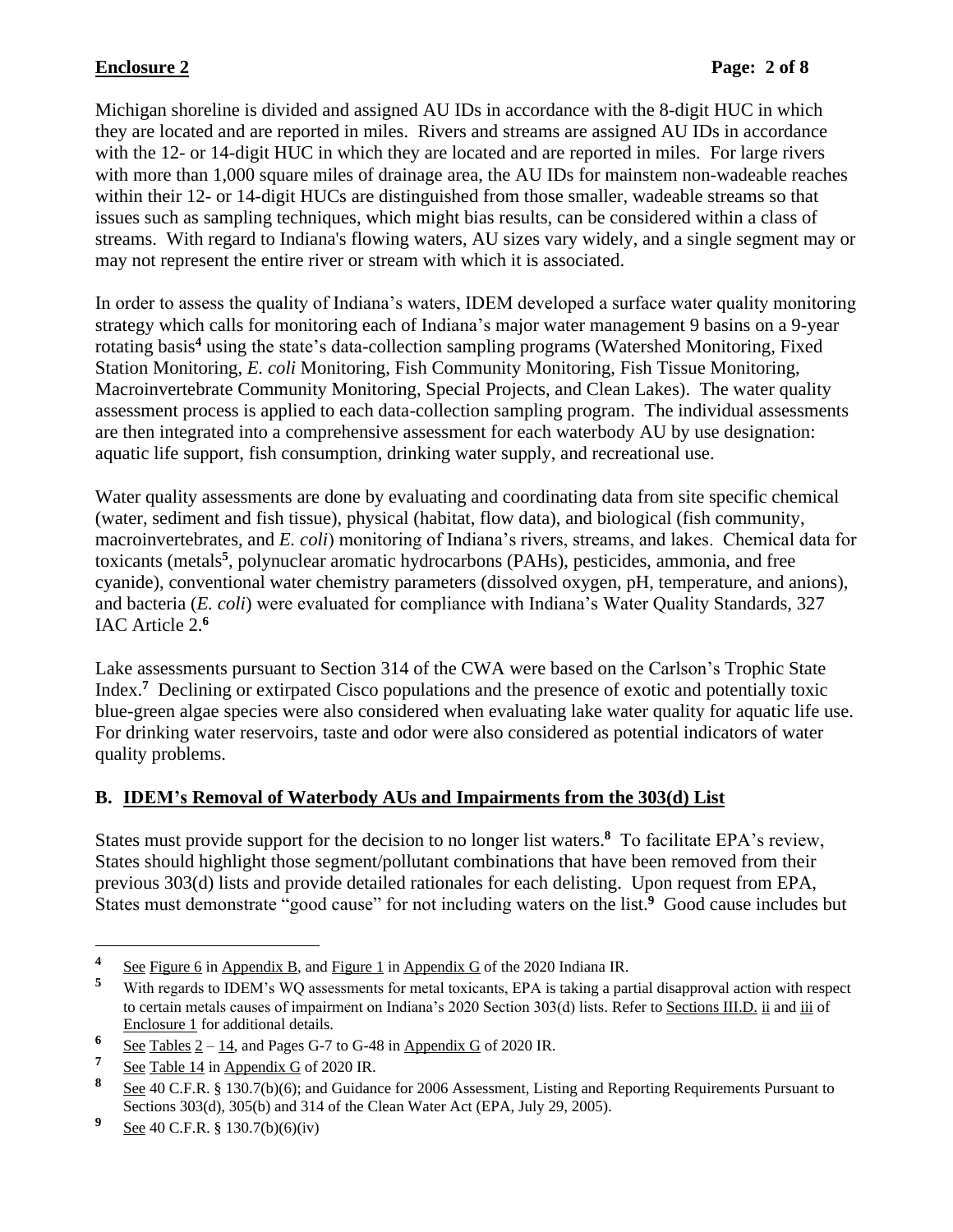is not limited to: more recent or accurate data; more sophisticated water quality monitoring; flaws in the original analysis that led to listing of the water; or changes in conditions.

IDEM identified the following reasons for the waterbody AU and impairment delistings under the 2020 listing cycle: **10**

- a. New data indicates that applicable WQS are now being met and the waterbody AU under consideration is in full support of the assessment criteria.
- b. A TMDL has been completed, and the waterbody AU is expected to meet WQS after implementation of the TMDL (Category 4A).
- c. An error is discovered in the sampling, testing, or reporting of data that led to an inappropriate AU and/or impairment listing.

In its 2020 IR submittal, IDEM identified the waterbody AUs and impairments previously listed on Indiana's 303(d) list (Category 5) that are being delisted.**<sup>11</sup>** Table 2 of Enclosure 3, identifies waterbody AUs that no longer appear in Category 5 for any impairment under the corresponding 2020 cycle. Table 3 of Enclosure 3 identifies waterbody AUs that remain in Category 5 but for which certain impairments are being delisted under the corresponding 2020 cycle. In 2020, a total of 68 waterbody AUs with 78 impairments were entirely delisted from Category 5, and 43 impairments were delisted from waterbody AUs that remain listed in Category 5 for other impairments. EPA finds that IDEM's delistings identified in Tables 2 and 3 of Enclosure 3 are appropriate, given the associated delisting rationales, and that good cause has been demonstrated for not including these waterbody AU/impairment combinations.

### **1. Removal of Waterbody AUs and Metal Impairments (Added to the 2010 list by EPA) from the 303(d) List**

EPA added waterbody AUs and associated metal pollutant causes of impairment to the State's 2010 list. EPA concurs with IDEM's removal of some of these waterbody AUs and associated metals from Indiana's 303(d) list in the 2020 cycle (see Table 4 of Enclosure 3) based on rationales provided below.

— Rationale for the removal of waterbody AUs listings for aluminum

IDEM's derived value for aluminum was developed in 2005 based on the procedures in Indiana's WQS for deriving values to implement Indiana's narrative criteria. When EPA acted on the State's 2010 303(d) list, EPA stated that "any criteria derived using these procedures are 'applicable water quality standards' for CWA purposes" as that term is defined in EPA's listing regulations at 130.7(b)(3).**<sup>12</sup>** Upon further review of Indiana's water quality standards, EPA now finds that this statement was overly broad to the extent that it expressed that the State was required to use the procedures in Indiana's water quality standards to calculate derived values in all cases. Indiana's Administrative Code states that derived values "*may* be calculated by the commissioner using the corresponding procedures [emphasis added]" prescribed in the State's water quality standards.<sup>13</sup> However, the State's standards do not say that these procedures "must"

<sup>10</sup> See Tables  $2 - 4$  under Section 2 of Enclosure 3 for individual delisting rationales.<br>11 See Appendix L of the 2020 Indiana IP: and Delisting Patienales provided under the

See Appendix L of the 2020 Indiana IR; and Delisting Rationales provided under ATTAINS electronic submission. See also supplemental info provided in emails to Vilma Rivera-Carrero from Jody Arthur.

**<sup>12</sup>** EPA's Decision Document for the Indiana's 2010 303d List dated 5/8/2013 [p.10-11].

**<sup>13</sup>** 327 IAC 2-1-6(a)(2)(C)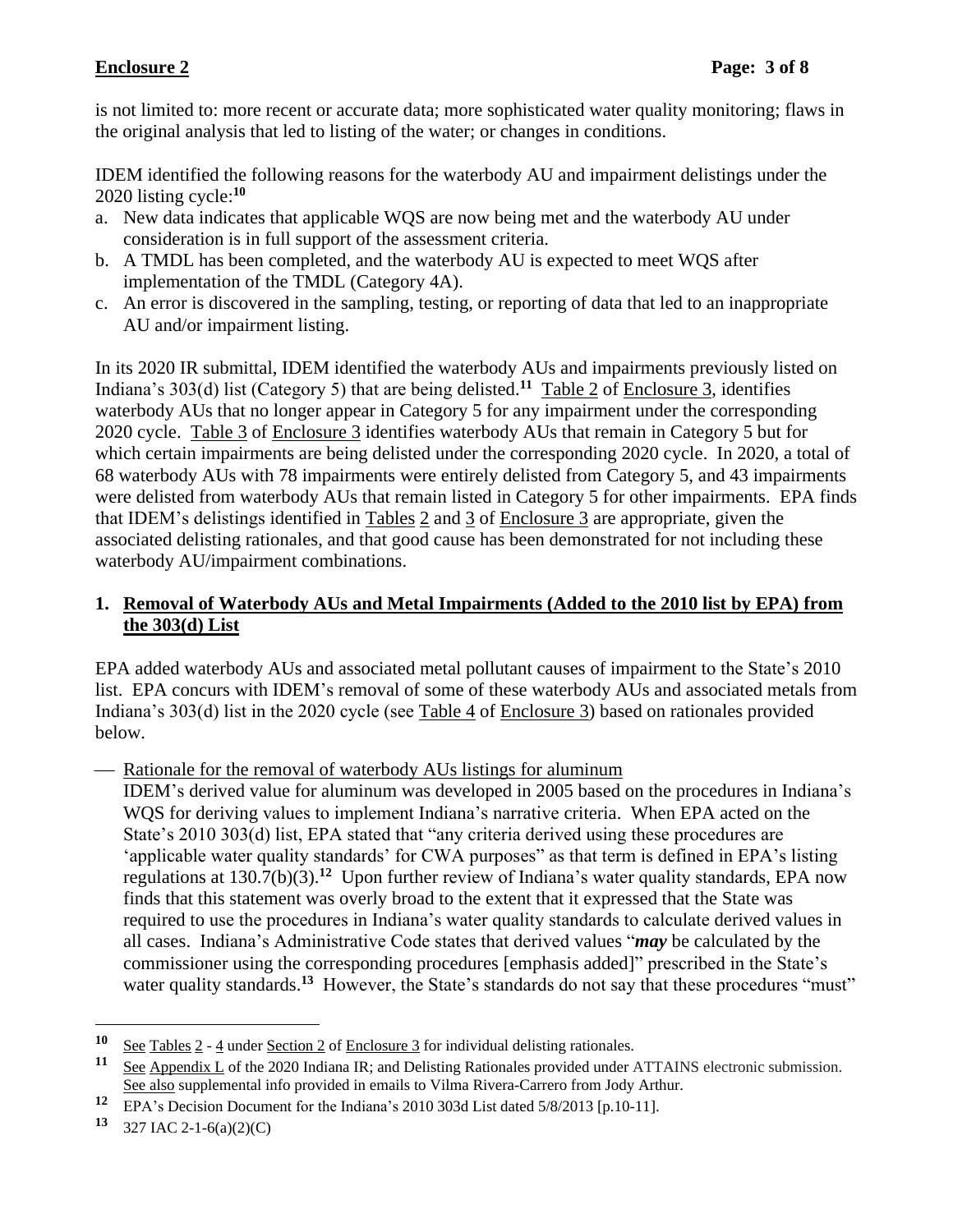be used for assessment purposes. Accordingly, EPA finds that the derived values are merely a permissible means of implementing the state's water quality standards and it is reasonable for the State to decline to use the derived value procedures to calculate a specific numeric value where current science does not support the use of such procedures, and use a different approach for interpreting the narrative provided the approach used generates a value that is protective of the uses of the water.

IDEM has concluded that the derived value for aluminum is no longer scientifically valid in light of EPA's 2018 304(a) criteria recommendations for aluminum published. EPA's 2018 304(a) recommendations for aluminum rely on multiple linear regressions modeling to account for the effect of hardness, pH, and dissolved organic carbon (DOC) on bioavailability and toxicity to aquatic organisms. Since the underlying assumptions for the State's criteria derivation procedures are inconsistent with EPA's 2018 developed 304(a) recommendations for aluminum, EPA finds that IDEM has adequately substantiated its decision to no longer use the 2005 derived value for aluminum.

Rather than apply the derived value for aluminum, IDEM has instead opted to apply the scientifically robust EPA 2018 304(a) criterion recommendations as the new basis to assess whether the readily available aluminum data demonstrate attainment of the State's narrative criterion. The State has explained that it lacks robust DOC monitoring data, which is an essential factor of EPA's 304(a) criterion recommendation for aluminum. Therefore, EPA finds that IDEM has adequately substantiated that it is unable to use a scientifically supported means to assess waterbody AUs for aluminum attainment and the basis for EPA's identification of aluminum impairments in the 2010 303(d) is no longer valid. Accordingly, EPA is approving IDEM's decision not to include those impairments on the 2020 303(d) list.

EPA will continue to work with IDEM with its efforts to assess attainment of its narrative criteria to prevent toxic conditions to aquatic life with regards to aluminum concentrations.

— Rationale for the removal of waterbody AUs listings for certain metals (based on dissolved metal criteria assessments)

EPA's assessment of the attainment of dissolved metals criteria, based on a new method of translating metals total to dissolved**<sup>14</sup>** , has resulted in waterbody AUs no longer identified as impaired for certain metals (i.e. copper, lead and zinc).

— Rationale for the removal of waterbody AUs listings for certain metals (based on derived metal values assessments)

EPA's assessment of the attainment of derived metal values based on new data indicates that applicable WQS are now being met and the waterbody AU under consideration is in full support of the assessment criteria.

The removals identified in Table 4 of Enclosure 3 include 295 metal impairments to 277 waterbody AUs that remain listed in Category 5 for other impairments (**shown in bold font**), and 97 waterbody AUs with 99 metal impairments no longer listed in Category 5 (shown in regular font). EPA considers that these removals are appropriate given the associated rationales, and that good cause has been demonstrated for not including these waterbody AU/impairment combinations.

**<sup>14</sup>** Refer to Item **3** under Section III. D. ii of Enclosure 1 for additional details.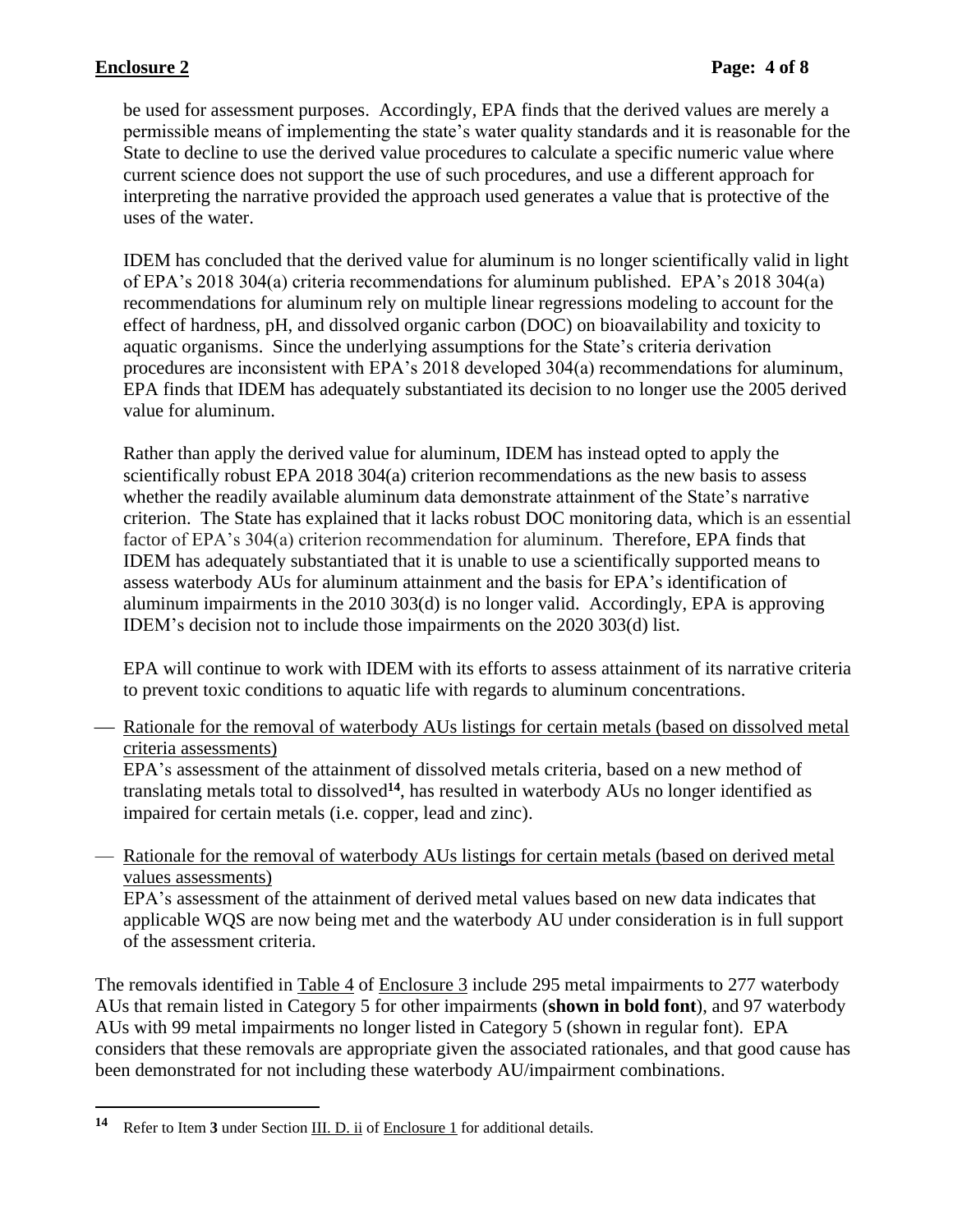### **C. IDEM's Waterbody AUs and Impairments Added to the 303(d) list**

The State has added certain waters to its 2020 Section 303(d) list.**<sup>15</sup>** As provided in 40 C.F.R. § 130.7(b)(4), for each WQLS, states are required to identify the "pollutants causing or expected to cause violations of the applicable water quality standards." Based on new data/ information showing waterbody AUs are impaired for one or more parameters, IDEM has added waterbody AUs to the 2020 Section 303(d) lists (Category 5). Table 5 of Enclosure 3 identifies new waterbody AUs added to Category 5. Table 6 of Enclosure 3 identifies new impairments added to waterbody AUs previously listed in Category 5. Table 8 of Enclosure 3 also identifies new impairments added to waterbody AUs previously listed in Category 5, with the distinction that these waterbody AUs have been resegmented. In 2020, a total of 31 waterbody AUs with 38 impairments were newly listed in Category 5, and 29 impairments were added to waterbody AUs previously listed in Category 5. EPA considers that IDEM's additions, identified in Tables 5, 6 and 8 of Enclosure 3 are appropriate.

### **D. IDEM's Waterbody AU Segmentation Changes**

IDEM developed a high-resolution indexing process to identify more representative stream reaches for assessment purposes. IDEM's high resolution indexing process defines new AUs based on small catchment basins (very small watersheds) and then adds the new streams that appear on the map at the 1:24,000 scale NHD to these new AUs. This process leads to grouping tributary streams into smaller catchment basins of similar hydrology, land use, and other characteristics such that all tributaries within the catchment basin can be expected to have similar potential impacts. All tributaries within a catchment basin are assigned a single AUID.

High resolution indexing using the catchment basin approach is guided by the hydrology of a system, the land uses within a watershed, the presence and location of any permitted facilities, and any other known factors that might reasonably be expected to impact hydrology, water quality, or both (e.g. dams, channelization, wetlands). Also, as part of this high-resolution indexing/catchment basin process, IDEM conducts a reassessment of each AU indexed to evaluate any existing information for all designated uses assessed to ensure that no valuable information is lost, and that assessment information is appropriately applied to the new AU. Once resegmentation is completed, the AU IDs of all the original waterbody AUs are retired.

Table 7 and Table 8 of Enclosure 3 identify all of the waterbody AUs and impairments that resulted from changes in segmentation during the corresponding 2020 cycle. **16**

<sup>15</sup> See Appendix L of the 2020 Indiana IR; and Additions identified under ATTAINS electronic submission.

**<sup>16</sup>** The waterbody AUs and impairments listed in Table 7 were not included in the calculations of the number counts reported for "newly added waterbody AUs" and "newly added impairments" to Category 5. These waterbody AUs and impairments are a product of the resegmentations of previously listed waterbody AUs and therefore are not considered to be true additions. The impairments listed in Table 8 were included in the calculations of the number counts reported for "newly added impairments" to Category 5. These impairments were not formerly listed under the previously listed waterbody AUs that were resegmented. Therefore, these impairments are considered to be true additions. See Appendix L of the 2020 Indiana IR; and AU info identified under ATTAINS electronic submission.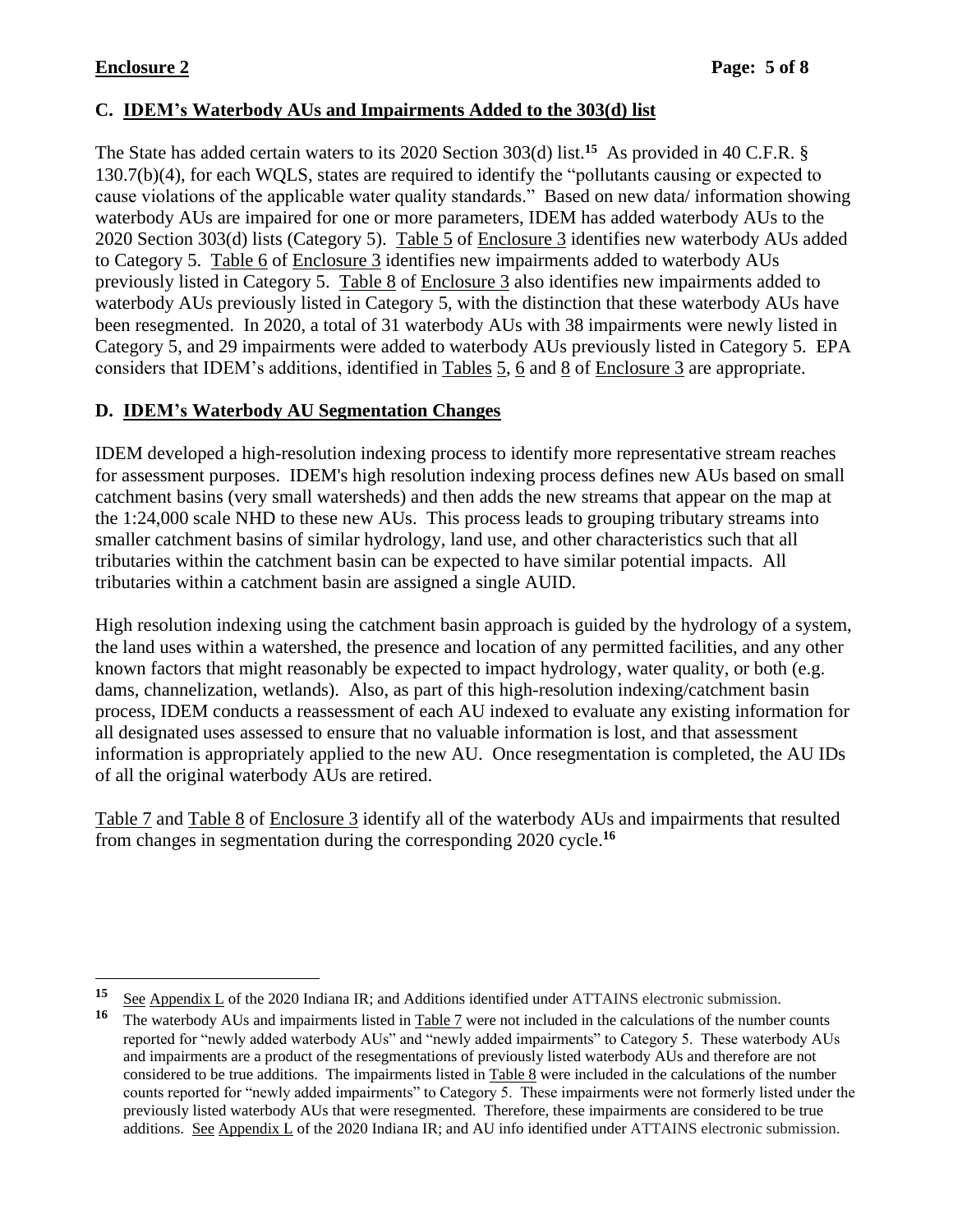### **E. IDEM's Waters Subject to Other Pollution Control Requirements Stringent Enough to Implement any Water Quality Standards, 40 C.F.R. § 130.7(b)(1)(iii) Category 4B**

Under 40 C.F.R. § 130.7(b)(1), states are not required to list WOLS still requiring TMDLs where effluent limitations required by the CWA, more stringent effluent limitations required by state or local authority, or other pollution control requirements required by state, local, or federal authority are stringent enough to implement applicable water quality standards. The regulation does not specify the time frame in which these various requirements must meet applicable water quality standards to support a state's decision not to list particular waters.

In keeping with the IR approach as provided by the 2006 IR Guidance, and subsequent IR Memoranda, the State placed waters in Category 4B where other required control measures are expected to result in the attainment of an applicable water quality standard in a reasonable period of time. Indiana listed 9 waterbody AUs and 13 impairments in Category 4B (Table 9 of Enclosure 3).<sup>17</sup> Technically, no waterbodies and impairments were removed nor added to Category 4B during the 2020 listing cycle. However, there were some revisions made to the previously identified waterbody AU IDs due to resegmentations reflecting IDEM's Reach Index.

IDEM determined that the water quality concerns listed for these segments were due solely to point sources. All of the waterbody AUs identified in Category 4B have some type of enforceable mechanism that will result in attainment of water quality standards for these seven waterbody AUs within a reasonable time, and EPA continues to agree these designations are appropriate.

The impairments to the Wabash River and Turtle Creek Reservoir waterbody AUs were attributed to three electric generating facilities discharging to these waters. The facilities in question have NPDES permits for thermal discharge limits based on site-specific standards and have contested IDEM's claims of permit violations based on annual reports which indicated no detrimental effects from their discharges. IDEM determined that an additional study was needed to determine whether the monitoring and reporting requirements under Section 316(a) of the Act, 33 U.S.C. § 1326, were sufficient to ensure the protection of aquatic life in the waters outside of the mixing zone. In December 2005, the U.S. Fish and Wildlife Service, through an Interagency Agreement with IDEM, completed a report entitled, *Evaluation and Assessment of Fish Assemblages Near Electric Generating Facilities: with Emphasis on Review of Discharge Submitted Data, Development of the Standard Operation Procedures, and Traveling Zone Assessment* (Simon, 2005). The objectives of this study were to evaluate the information submitted by the industry for compliance with Section 316(a) requirements; to develop standard methods that would provide industrial contractors specific protocols for use in meeting permit monitoring requirements for their heated effluents; and to conduct traveling zone studies of discharge relationships from selected thermal generating facilities, including two of the three facilities to which the above impairments were attributed. Following completion of the study, IDEM reviewed the results and determined that additional monitoring and reporting requirements are necessary under Section 316(a) to ensure a well- balanced aquatic community in waters outside the mixing zone. In 2006 and 2007, IDEM renewed permits for most electric generating facilities in the State, which included requirements for permittees to submit new Section 316(a) demonstration/variance requests with their NPDES renewal applications. In order to be granted a Section 316(a) variance, these facilities must include a site-specific biological study plan in

**<sup>17</sup>** See Tables 2 and 3 in Appendix D of the 2020 Indiana IR; and Category 4B identified under ATTAINS electronic submission.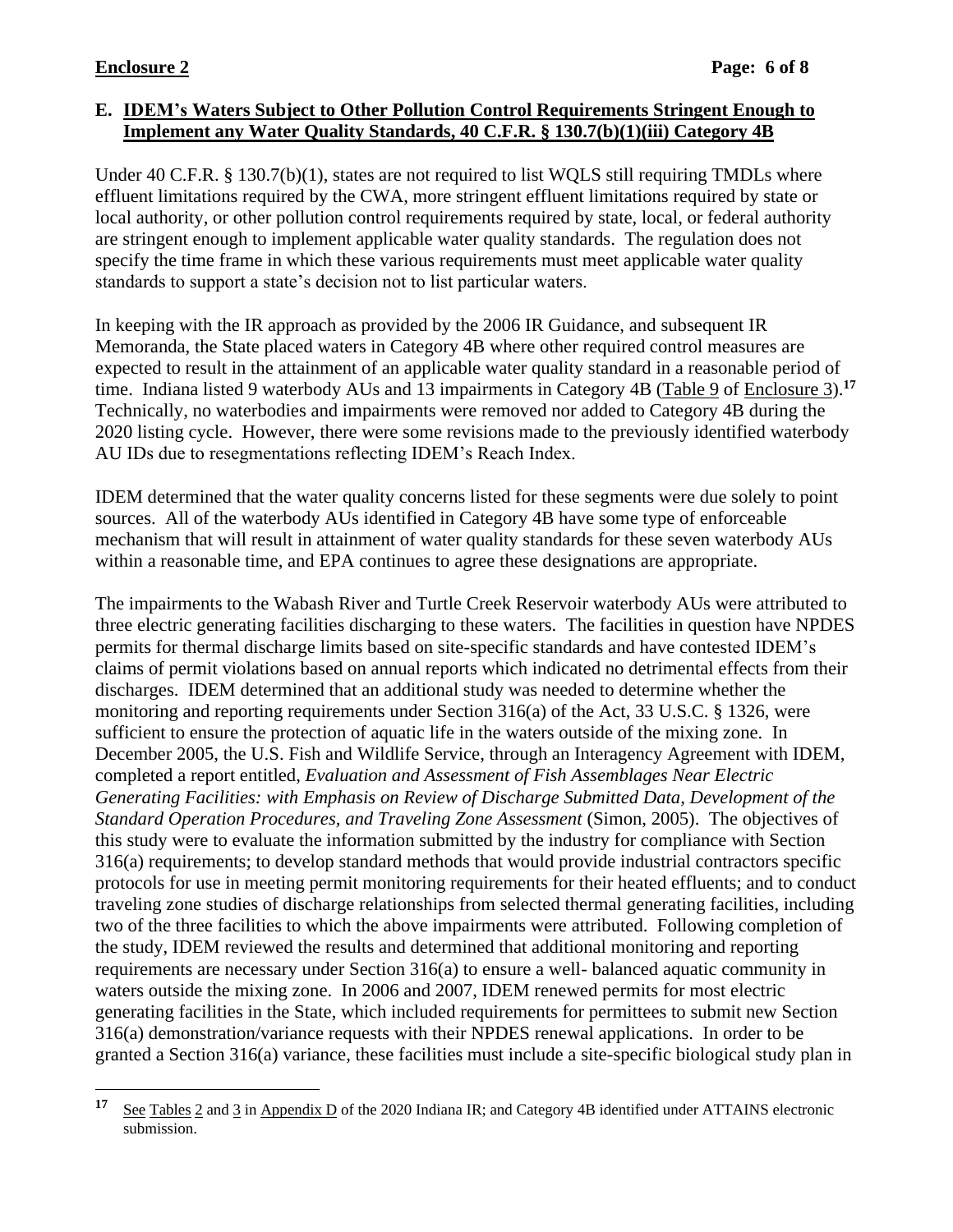their request which demonstrates that the variance will not result in biological impairment outside the mixing zone.

IDEM developed a guidance for permittees requesting a  $316(a)$  thermal limits variance in their NPDES permit: "*Guidance for Conducting a Demonstration as a Requirement of a 316(a) Alternative Thermal Effluent Limitation Request".* This document contains the guidance necessary for completing an application for alternative thermal effluent limitations, a Type I, II, or III Demonstration, and sampling and monitoring consistent with associated standard operating procedures. A demonstration for alternative thermal effluent limitations, in accordance with section 316(a) of the CWA and 327 IAC 5-7, should provide IDEM with adequate information to establish alternative thermal effluent limitations that will ensure the protection and propagation of a Balanced, Indigenous Community (BIC) in and on the waters into which a thermal discharge is made. IDEM's guidance document is currently under internal (IDEM/U.S. EPA) review. In the meantime, until IDEM begins full implementation of its approach to issuing 316(a) thermal variances, when NPDES permits with existing 316(a) thermal variances come up for renewal, IDEM is adding year-round alternative thermal limits (if they do not already exist) to the permit until a complete revised 316(a) application can be submitted and evaluated.

The impairments to the Turkey Fork waterbody AUs were attributed to the Picnic Wood Wastewater Treatment Plant, owned by LMH Utilities Corporation, and are presently being addressed through IDEM's NPDES program. LMH Utilities Corporation completed upgrades to its treatment facility in 2007. The plant continues to have sporadic compliance issues including effluent violations for ammonia in 2015 and a sanitary sewer overflow at the main lift station in 2018 as well as ongoing operational issues. These impairments will remain in Category 4B through the 2020 cycle to allow time for IDEM to conduct the follow-up monitoring necessary to determine if the current biological condition of these waters.

These waters will continue to be monitored, through IDEM's rotating basin monitoring schedule, in order to verify that the water quality standards are attained as expected in a reasonable time frame. In subsequent list submissions, EPA may determine that a segment included in Category 4B should be returned to Category 5 if circumstances have changed such that the State can no longer support its original 4B demonstration, and water quality standards will not be attained in a reasonable time through implementation of the requirements listed in 40 C.F.R. § 130.7(b)(1). Alternatively, if the State later determines that these Category 4B waters are meeting applicable standards when the next Section 303(d) list is developed, it would be appropriate for the State to remove the waters from the Category 4B list at that time and place them into Category 1 or Category 2 as appropriate.

### **F. IDEM's Waters listed on Category 4C of the Integrated Report (Pollution not Pollutant)**

In keeping with the IR approach as provided by the 2006 IR Guidance, and subsequent IR Memoranda, waterbody segments that were identified in the listing cycle as being impaired due to non-pollutant stressors are listed in Category 4C of the IR. Indiana listed 33 waterbody AUs and 35 impairments in Category 4C (Table 10 of Enclosure 3).<sup>18</sup> Technically, no waterbodies and impairments were removed nor added to Category 4C during the 2020 listing cycle. However, there

**<sup>18</sup>** See Table 4 in Appendix D of the 2020 Indiana IR; and Category 4C identified under ATTAINS electronic submission.